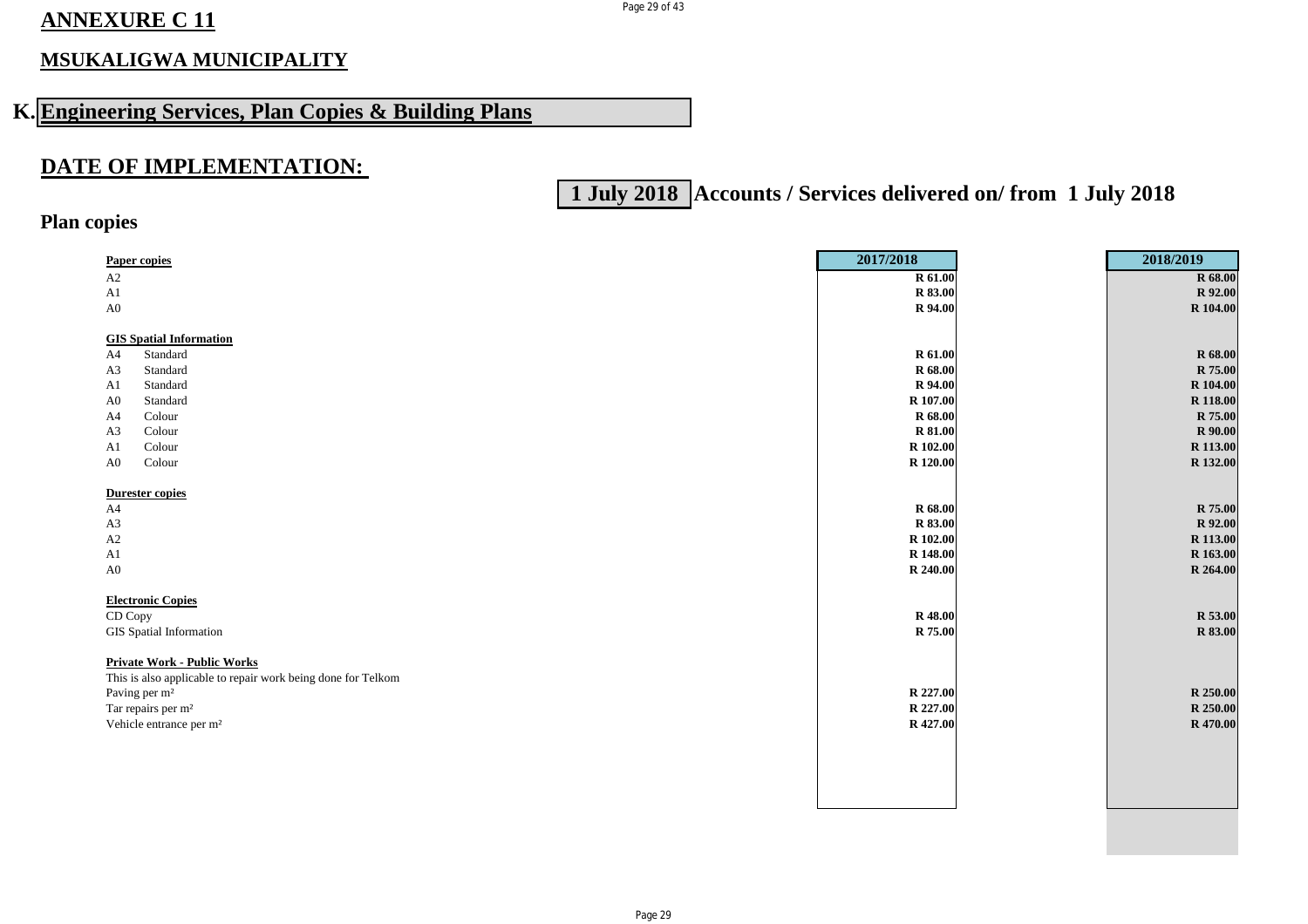#### Page 30 of 43

### **Charges for the approval of building plans**

#### **New buildings**

The charges payable in respect of every building plan submitted for consideration in terms of Regulation A2 of the National Building Regulations, as well as for the issuing of a certificate of occupation in terms of Section 14 of the National Building Regulations, and Building Standards Act, Act 103 of 1977, shall be as follows:

- 1 The minimum charge payable in respect of any building plan, with the exemption of smaller building operations as implied in Section 13 of the National Building Regulations and Building Standards Act, Act **2017/2018 2018/2019** 103 of 1977, is **R 440.00 R 484.00**
- 2 For any 10 m² or part thereof of the building at the level of every floor:
- For the first 1 000 m<sup>2</sup> of area
- For the following 1000 m<sup>2</sup> of the area
- For every part of the area exceeding the first 2 000 m<sup>2</sup>

#### **Additions to existing buildings**

#### **Fees payable for:**

#### **Alterations to existing buildings:**

#### **Structural steelworks, reinforced concrete of structural woodwork**

#### **Charges payable for the submission of preliminary plans en enquiries 2017/2018 2018/2019**

| operations as implied in Section 13 of the National Building Regulations and Building Standards Act, Act                                    | 2017/2018      | 2018/2019      |
|---------------------------------------------------------------------------------------------------------------------------------------------|----------------|----------------|
| 103 of 1977, is                                                                                                                             | R 440.00       | R 484.00       |
| 2 For any 10 m <sup>2</sup> or part thereof of the building at the level of every floor:                                                    |                |                |
| For the first 1 000 m <sup>2</sup> of area                                                                                                  | <b>R</b> 48.00 | <b>R</b> 53.00 |
| For the following $1000 \text{ m}^2$ of the area                                                                                            | R 48.00        | R 53.00        |
| For every part of the area exceeding the first 2 000 m <sup>2</sup>                                                                         | R 41.00        | <b>R</b> 46.00 |
| For the purpose of this item area means the overall superficial area of any new building at each floor level on the                         |                |                |
| same terrain and includes the total plan area of verandahs, balconies over public streets, basements, intermediate<br>levels and galleries. |                |                |
| <b>Additions to existing buildings</b>                                                                                                      |                |                |
| Fees payable for:                                                                                                                           |                |                |
| The inspection during the erection of the additions to the existing buildings, and the issuing of certificates of occupation                |                |                |
| in terms of the National Building Regulations and Building Standards Act, Act 103 of 1977, shall be calculated in terms                     |                |                |
| of Part A item 1.1 with a minimum fee of                                                                                                    | R 440.00       | R 440.00       |
| <b>Alterations to existing buildings:</b>                                                                                                   |                |                |
| The inspection of plans, the inspection during the erection of alterations to the existing buildings, shall be calculated as                |                |                |
| follows: 0,1% of the value (as calculated by the Building Control Officer of the alterations.                                               |                |                |
| The minimum fee payable is                                                                                                                  | R 440.00       | R 484.00       |
| Structural steelworks, reinforced concrete of structural woodwork                                                                           |                |                |
| In additions to the charges payable in terms of item 1, a fee of                                                                            | R 48.00        | <b>R</b> 53.00 |
| per 10 m <sup>2</sup> of the area or reinforced concrete or structural woodwork is used for the main frame or as main structure parts       |                |                |
| of the building provided that a fee as proposed by the Building Control Officer be charged if only a part of the building is                |                |                |
| affected.                                                                                                                                   |                |                |
| Charges payable for the submission of preliminary plans en enquiries                                                                        | 2017/2018      | 2018/2019      |
| New buildings                                                                                                                               | R 281.00       | R 310.00       |
| Additions to existing buildings                                                                                                             | R 281.00       | R 310.00       |
| Preliminary plans for enquiries                                                                                                             | R 281.00       | R 310.00       |
| Special buildings                                                                                                                           | R 281.00       | R 310.00       |
| Structural steelworks, reinforced concrete or structure work                                                                                | R 281.00       | R 310.00       |
| Approval in respect of small building operations                                                                                            | R 281.00       | R 310.00       |
| Approval of drainage plans (minimum)                                                                                                        | R 227.00       | R 250.00       |
| Alterations of existing drains                                                                                                              | R 201.00       | R 222.00       |
| Issuing of certificate of occupation                                                                                                        | R 128.00       | R 141.00       |
| Charges considering of signs and hoardings                                                                                                  | R 161.00       | R 178.00       |
| Charges for each corrections on building plans                                                                                              | R 61.00        | <b>R</b> 68.00 |
|                                                                                                                                             |                |                |